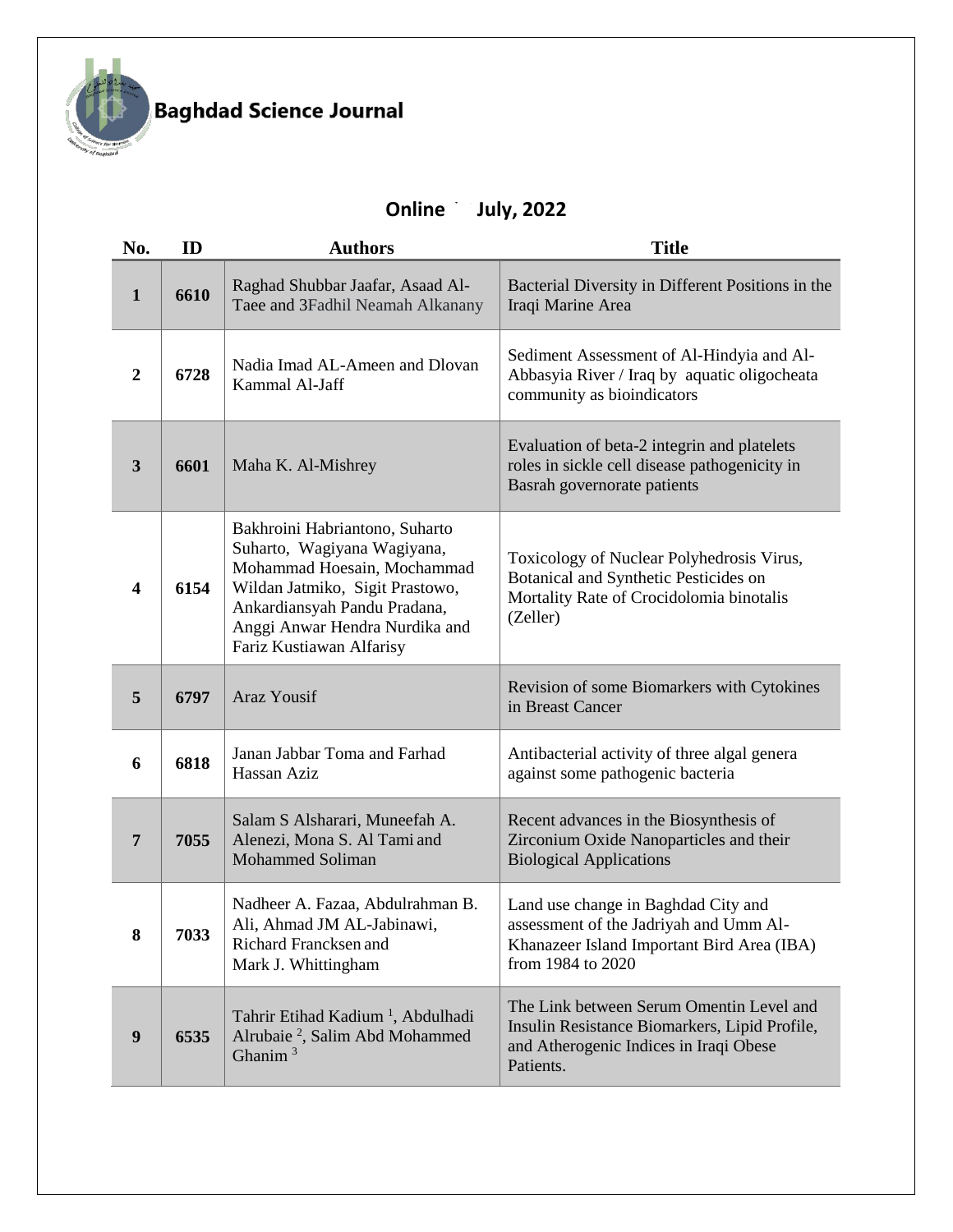| 10 | 6778 | Hazhar M. Balaky                                                                                                                        | Potential role of 8-hydroxyguanosine and<br>some pro inflammatory cytokines as<br>biomarkers in colorectal cancer Iraqi patients                                                                                                                                         |
|----|------|-----------------------------------------------------------------------------------------------------------------------------------------|--------------------------------------------------------------------------------------------------------------------------------------------------------------------------------------------------------------------------------------------------------------------------|
| 11 | 6821 | Narjs Mohanad Habib, Maha Al-<br>Tameemi, Mohanad L. Tofah,<br>Nahlah Kadhim Salman and Hawraa<br>M. Abdulkareem                        | Spectrophotometric Method Combined with<br>HPLC for Bisphenol F Determination in<br>Plastic Bottled Water and Thermal Paper                                                                                                                                              |
| 12 | 6686 | Hind S. Al-ward, Mouayed Q. Al-<br>Abachi and Mohammed R. Ahmed                                                                         | Spectrophotometric analysis of vancomycin<br>hydrochloride in pure and pharmaceutical<br>injections via batch and cloud point extraction<br>techniques                                                                                                                   |
| 13 | 6359 | Sahar S. Hassan, Nafeesa J. Kadhim<br>and Zahraa. A. Jaber <sup>1</sup>                                                                 | Synthesis, Theoretical Study, and Biological<br>Evaluation of Some Metal Ions with Ligand<br>"Methyl -6- $[2-(4-Hydroxyphenyl) -2-((1-Hydroxyphen)$<br>Phenylethylidene) Amino) Acetamido] -2,2-<br>Dimethyl-5-Oxo-1-Thia-4-Azabicyclo<br>[3.2.0] Heptane-3-Carboxyylate |
| 14 | 6584 | Israa Hmood Ibraheem, Noora Saad<br>Mubder, Mays Mohammed Abdullah<br>and Haider Al-Neshmi                                              | Synthesis, characterization and bioactivity<br>Study from azo – ligand derived frommethyl-<br>2-amino benzoatewith some metal ions                                                                                                                                       |
| 15 | 6709 | Rasha Khider Hussain Al-Daffay and<br>Abbas Ali Salih Al-Hamdani                                                                        | Synthesis, characterization, and thermal<br>analysis of a new Acidicazo ligand's metal<br>complexes                                                                                                                                                                      |
| 16 | 6914 | Halah Husam Abdulkadhim Al-<br>Asadi, Adnan Ibrahim Mohammed<br>and Baker A. Joda                                                       | Synthesis and structural determination of 6-O-<br>$prop-2-ynyl-1,2:3,4-di-O-isopropylidene-\alpha-D-$<br>galactose                                                                                                                                                       |
| 17 | 6895 | Firdews Shakir, Hussein Q Hussein<br>and Zeinab T Abdulwahhab <sup>3</sup>                                                              | Influence of Nanosilica on Solvent<br>Deasphalting for Upgrading Iraqi Heavy Crude<br>Oil                                                                                                                                                                                |
| 18 | 6769 | Ahmed Aj Jabbar, Kamaran Kaiani<br>Abdulrahman, Parween<br>Abdulsamad, Sharoukh Mojarrad,<br>Güldal Mehmetçik and Abdullah Sh<br>Sardar | Phytochemical profile, Antioxidant, Enzyme<br>inhibitory and acute toxicity activity of<br>Astragalus bruguieri                                                                                                                                                          |
| 19 | 6541 | Noor A. Hussein and Luma N. M.<br>Tawfiq                                                                                                | Efficient Approach for Solving $(2+1)$ D-<br><b>Differential Equations</b>                                                                                                                                                                                               |
| 20 | 6724 | Ayat T. Hashim, Amal M. Hashim,                                                                                                         | Some New Fixed Point Theorems in Weak<br><b>Partial Metric Spaces</b>                                                                                                                                                                                                    |
| 21 | 6480 | Javeria Amreen and Sudev<br>Naduvath                                                                                                    | Order Sum Graph of a Group                                                                                                                                                                                                                                               |